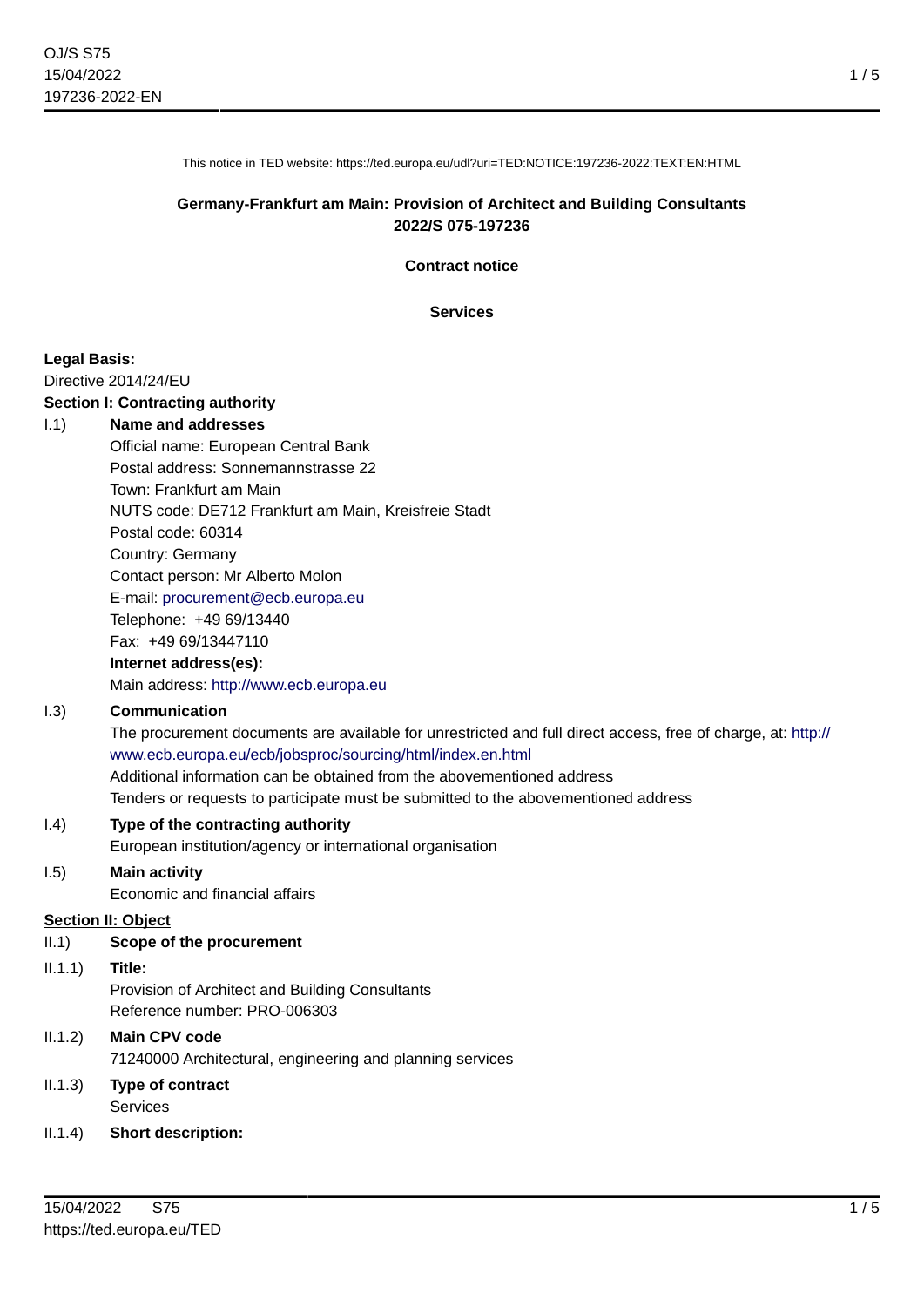As building owner of the ECB main building in the eastern part of Frankfurt, as well as tenant of the office buildings in the inner city of Frankfurt and further potential buildings in the Rhein-Main area, the ECB manages individual construction projects comprising mainly of the refurbishment under operation and building works at these locations. The ECB requires architectural planning services with regard to all planning and supervision phases according to HOAI, including site supervision of construction, renovation, maintenance and building works. The construction works will be executed in the existing building stock without disturbing the core business of the ECB and may be carried out outside office hours (incl. overnight and on weekends).

II.1.5) **Estimated total value** Value excluding VAT: 3 400 000.00 EUR

II.1.6) **Information about lots**

This contract is divided into lots: no

# II.2) **Description**

# II.2.2) **Additional CPV code(s)**

71221000 Architectural services for buildings 71315200 Building consultancy services

# II.2.3) **Place of performance**

NUTS code: DE712 Frankfurt am Main, Kreisfreie Stadt Main site or place of performance: Frankfurt am Main.

## II.2.4) **Description of the procurement:**

The European Central Bank is seeking suitable candidates through this call for applications that will be invited to participate in the negotiated procedure and to submit a tender for the contract on architect and building consultants. Several tasks and projects may be planned and executed in parallel. The scope for planning services of the architect also includes the following trades:

- architectural services for buildings and interior,
- interior design,
- landscape architecture,
- structural engineering,
- building acoustics consultancy,
- services related to health and safety coordination,

— other building related engineering services e.g. ground engineering, surveying, etc. (except fire safety, electrical, security, and mechanical engineering which will be the subject of separate procurements). The ECB intends to award a framework contract for these services with a duration of four years with an envisaged starting date in Q3/2022.

The project and working language will be in German, in order to both comply with the local statutory approval process and work with the as-built documentation. Where reports or presentations to ECB management are required, these may be in English. If necessary, the contractor will be supported here by the ECB Premises Division.

# II.2.5) **Award criteria**

Price is not the only award criterion and all criteria are stated only in the procurement documents

# II.2.6) **Estimated value**

# II.2.7) **Duration of the contract, framework agreement or dynamic purchasing system**

Duration in months: 48

This contract is subject to renewal: no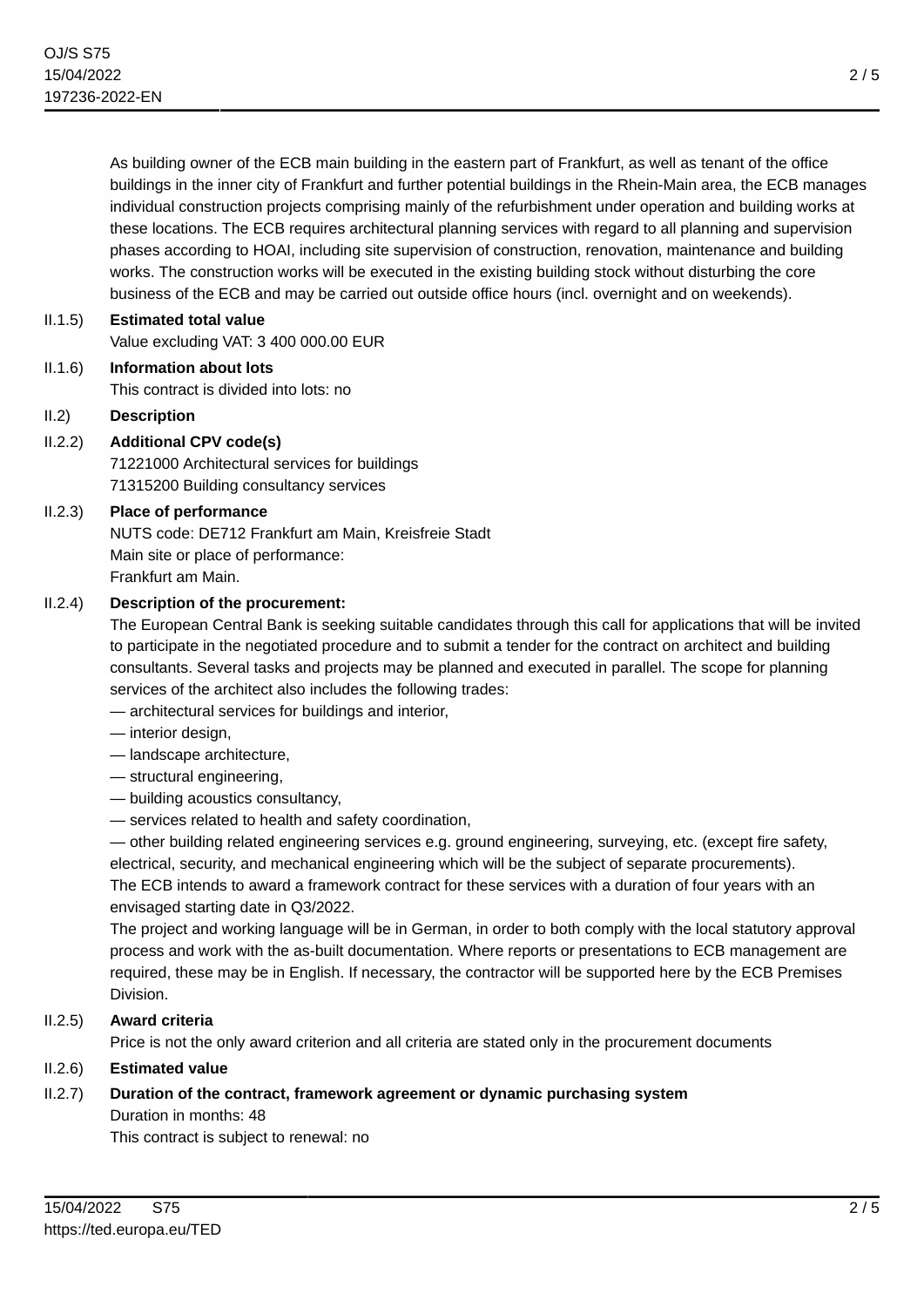| II.2.9)                      | Information about the limits on the number of candidates to be invited<br>Envisaged number of candidates: 5<br>Objective criteria for choosing the limited number of candidates:<br>As stated in the procurement documents. |
|------------------------------|-----------------------------------------------------------------------------------------------------------------------------------------------------------------------------------------------------------------------------|
| II.2.10)                     | <b>Information about variants</b><br>Variants will be accepted: no                                                                                                                                                          |
| II.2.11)                     | Information about options<br>Options: no                                                                                                                                                                                    |
| II.2.13)                     | <b>Information about European Union funds</b><br>The procurement is related to a project and/or programme financed by European Union funds: no                                                                              |
| II.2.14)                     | <b>Additional information</b>                                                                                                                                                                                               |
| III.1)                       | Section III: Legal, economic, financial and technical information<br><b>Conditions for participation</b>                                                                                                                    |
| III.1.1)                     | Suitability to pursue the professional activity, including requirements relating to enrolment on<br>professional or trade registers<br>List and brief description of conditions:<br>As stated in the procurement documents. |
| III.1.2)                     | <b>Economic and financial standing</b><br>Selection criteria as stated in the procurement documents                                                                                                                         |
| III.1.3)                     | <b>Technical and professional ability</b><br>Selection criteria as stated in the procurement documents                                                                                                                      |
| III.2)                       | <b>Conditions related to the contract</b>                                                                                                                                                                                   |
| III.2.3)                     | Information about staff responsible for the performance of the contract<br>Obligation to indicate the names and professional qualifications of the staff assigned to performing the contract                                |
| <b>Section IV: Procedure</b> |                                                                                                                                                                                                                             |
| IV.1)                        | <b>Description</b>                                                                                                                                                                                                          |
| IV.1.1)                      | <b>Type of procedure</b><br>Competitive procedure with negotiation                                                                                                                                                          |
| IV.1.3)                      | Information about a framework agreement or a dynamic purchasing system<br>The procurement involves the establishment of a framework agreement<br>Framework agreement with a single operator                                 |
| IV.1.5)                      | Information about negotiation<br>The contracting authority reserves the right to award the contract on the basis of the initial tenders without<br>conducting negotiations                                                  |
| IV.1.8)                      | Information about the Government Procurement Agreement (GPA)<br>The procurement is covered by the Government Procurement Agreement: yes                                                                                     |
| IV.2)                        | <b>Administrative information</b>                                                                                                                                                                                           |
| IV.2.2)                      | Time limit for receipt of tenders or requests to participate<br>Date: 12/05/2022<br>Local time: 12:00                                                                                                                       |
| IV.2.3)                      | Estimated date of dispatch of invitations to tender or to participate to selected candidates<br>Date: 26/05/2022                                                                                                            |
| IV.2.4)                      | Languages in which tenders or requests to participate may be submitted:                                                                                                                                                     |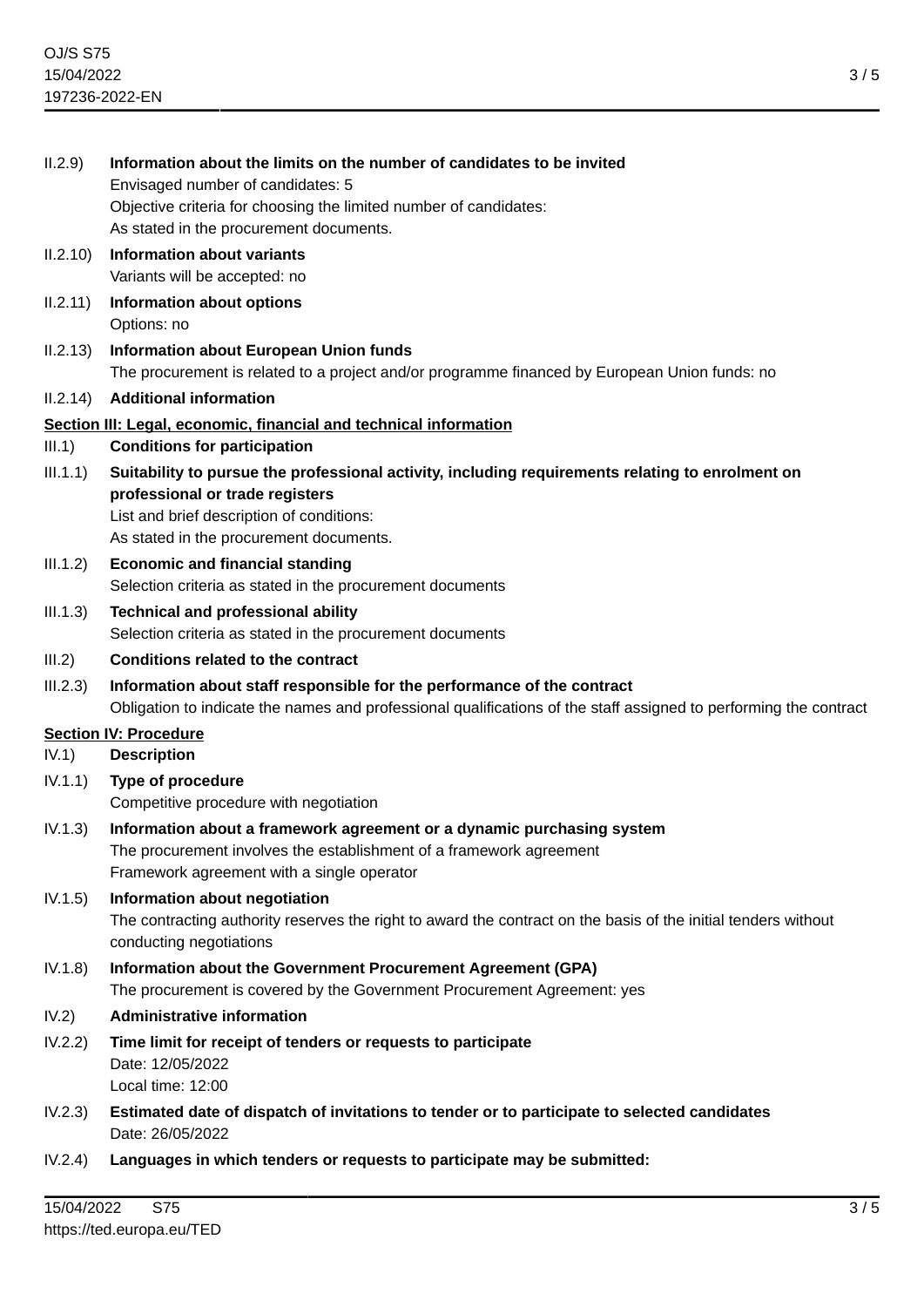German, English

# IV.2.6) **Minimum time frame during which the tenderer must maintain the tender** Duration in months: 6 (from the date stated for receipt of tender)

# **Section VI: Complementary information**

# VI.1) **Information about recurrence**

This is a recurrent procurement: no

VI.2) **Information about electronic workflows** Electronic invoicing will be accepted Electronic payment will be used

## VI.3) **Additional information:**

This tender procedure is conducted via the ECB's electronic tendering system (e-tendering) which can be accessed via the following internet address: [\(http://www.ecb.europa.eu/ecb/jobsproc/sourcing/html/](http://www.ecb.europa.eu/ecb/jobsproc/sourcing/html/index.en.html) [index.en.html](http://www.ecb.europa.eu/ecb/jobsproc/sourcing/html/index.en.html)) If you have not used the ECB's electronic tendering system before, you need to register via the above link (click on 'Register'). Subsequently to the registration, you will receive an automated notification with your user credentials to log in (click on 'Login') and to access the tender documentation. Please note that:

— a registration to the above system is only required once and you can reuse your user credentials in all future procedures of the ECB which are conducted via the above system. Therefore, please keep your user credentials for the future;

— in case you should have participated in previous ECB tender procedure(s) in the past which were conducted via the ECB's prior online system, you nevertheless need to register once to the ECB's electronic tendering system under the above address;

— your mere registration does not constitute an application/tender.

You must submit your application/tender via the ECB's electronic tendering system as further instructed in the application/tender documentation. The system reference number for the above procurement is: RFx RFX-PT-2022-000015: PRO-006303-R1-Building Consultants.

To download the tender documents, log on to the ECB's electronic tendering system with your login and password. Expand the field 'Public Tenders – Upcoming Events'. Click on 'Click to request an invitation to this event' for the above procedure and close the new window which opens. Once the request is completed (this can take a few minutes), the status of the participation request will change to 'Invited' and the RFx documentation will be accessible via the RFx tab. Under the above link you also find user guides for detailed information on how to use the system and contact details for technical support. Should you require technical help when using the system, please contact the ECB's technical support team at [sourcing.support@ecb.europa.eu](mailto:sourcing.support@ecb.europa.eu) by quoting the reference number and the problem experienced. Any other queries relating to this procurement procedure and the content of the procurement documentation shall be submitted as message via the ECB's e-tendering system (under the tab 'Discussion'). The ECB endeavours to answer all queries as quickly as possible but cannot guarantee a minimum time response. The ECB shall not be bound to reply to queries received less than seven calendar days before the time-limit for the submission of tenders. The tender procedure shall be open on equal terms to all natural or legal persons resident or located in the European Union and to all natural and legal persons resident or located in a country which has ratified the World Trade Organization Agreement on Government Procurement or has concluded with the European Union a bilateral agreement on procurement under the conditions laid down in the said agreements. The tender procedure is conducted in accordance with ECB Decision 2016/2 laying down the Rules on Procurement (as amended), available on the ECB website at [\(http://www.ecb.europa.eu/ecb/jobsproc/tenders/](http://www.ecb.europa.eu/ecb/jobsproc/tenders/) html/index.en.html). This should be the right link which leads directly to the decisions (<https://www.ecb.europa.eu/ecb/legal/1001/procurement/html/index.en.html>)